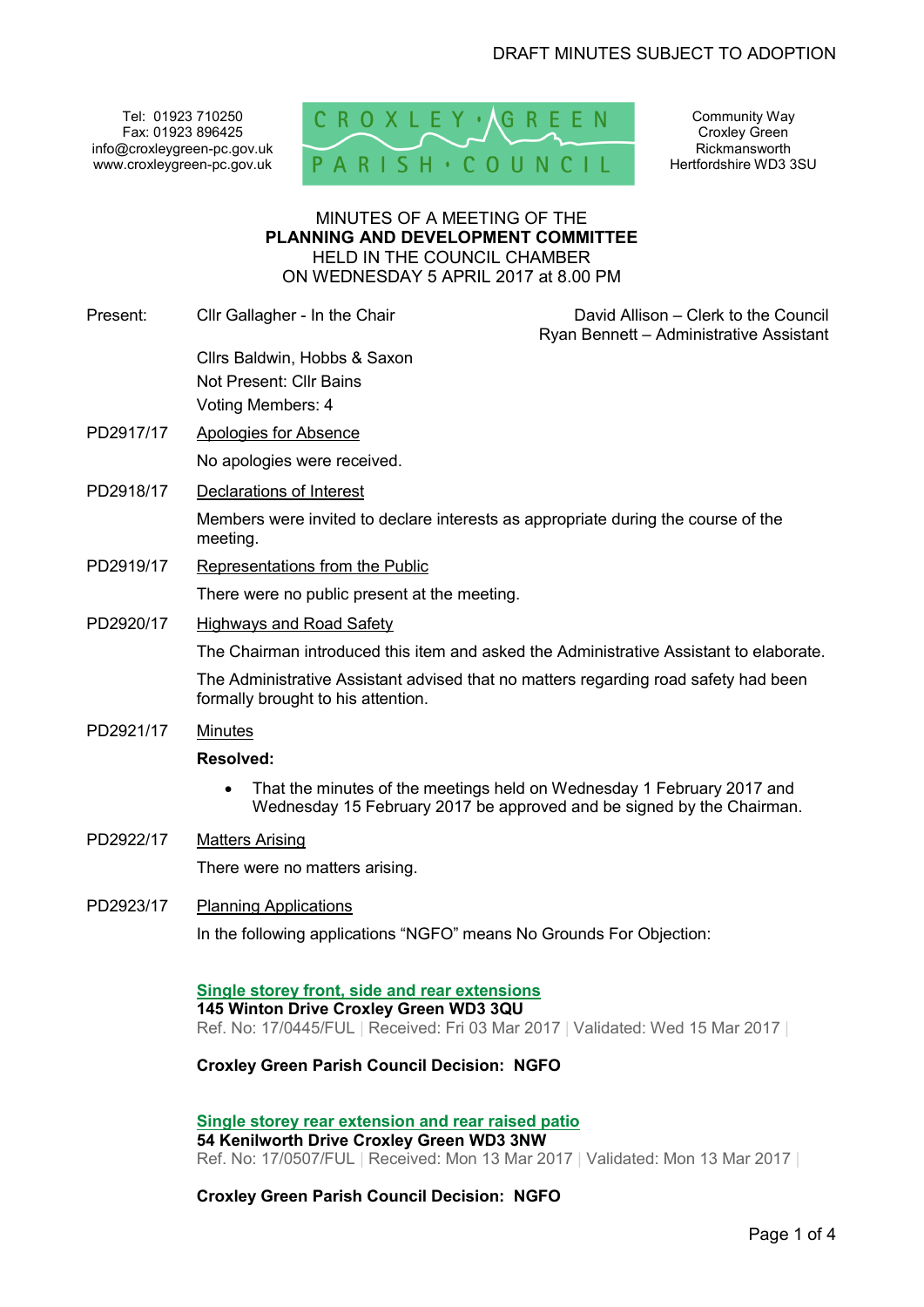### **Single storey rear extension**

#### **72 Malvern Way Croxley Green WD3 3QD**

Ref. No: 17/0491/FUL | Received: Thu 09 Mar 2017 | Validated: Wed 15 Mar 2017 |

### **Croxley Green Parish Council Decision: NGFO**

# **Construction of three storey side extension and conversion of garage into habitable accomodation**

#### **1 Longmans Close Croxley Green WD18 8WP**

Ref. No: 17/0489/FUL | Received: Thu 09 Mar 2017 | Validated: Tue 21 Mar 2017 |

## **Croxley Green Parish Council Decision: OBJECTION. Too much reduction of car parking within curtilage.**

# **Demolition of existing caretaker's house and erection of single storey reception building**

**Rickmansworth School Scots Hill Croxley Green WD3 3AQ**  Ref. No: 17/0556/FUL | Received: Fri 17 Mar 2017 | Validated: Thu 30 Mar 2017 |

#### **Croxley Green Parish Council Decision: NGFO**

#### **Single storey front extension**

# **23 Barton Way Croxley Green WD3 3PA**

Ref. No: 17/0541/FUL | Received: Thu 16 Mar 2017 | Validated: Wed 29 Mar 2017 |

## **Croxley Green Parish Council Decision: NGFO**

#### **Single storey rear conservatory**

**34 Repton Way Croxley Green WD3 3PW**  Ref. No: 17/0600/FUL | Received: Wed 22 Mar 2017 | Validated: Wed 22 Mar 2017 |

## **Croxley Green Parish Council Decision: NGFO**

#### **Demolition of existing side extension and construction of single storey front and side extension and alterations to roof of existing rear extension 8 Dover Way Croxley Green WD3 3SL**  Ref. No: 17/0599/FUL | Received: Wed 22 Mar 2017 | Validated: Wed 22 Mar 2017

## **Croxley Green Parish Council Decision: NGFO**

**Single storey side extension, part single, part two storey rear extension and roof extension incorporating increase in ridge height, hip to gable extensions and inserttion of rear dormer and front rooflights 25 Norwich Way Croxley Green Rickmansworth Hertfordshire WD3 3SP** 

Ref. No: 17/0630/FUL | Received: Fri 24 Mar 2017 | Validated: Fri 24 Mar 2017 |

#### **Croxley Green Parish Council Decision: No plans were available to view.**

## PD2924/17 Recent Decisions by Three Rivers District Council

#### **APPROVED**

| <b>Application:</b>    | Single storey rear extension                   |
|------------------------|------------------------------------------------|
| <b>Address:</b>        | 33 Dickinson Square Croxley Green WD3 3ET      |
| <b>Application No:</b> | 17/0105/FUL                                    |
| <b>CGPC Decision</b>   | No decision could be made as no documents were |
|                        | available to view with the application.        |
| <b>TRDC Decision</b>   | <b>Approved</b>                                |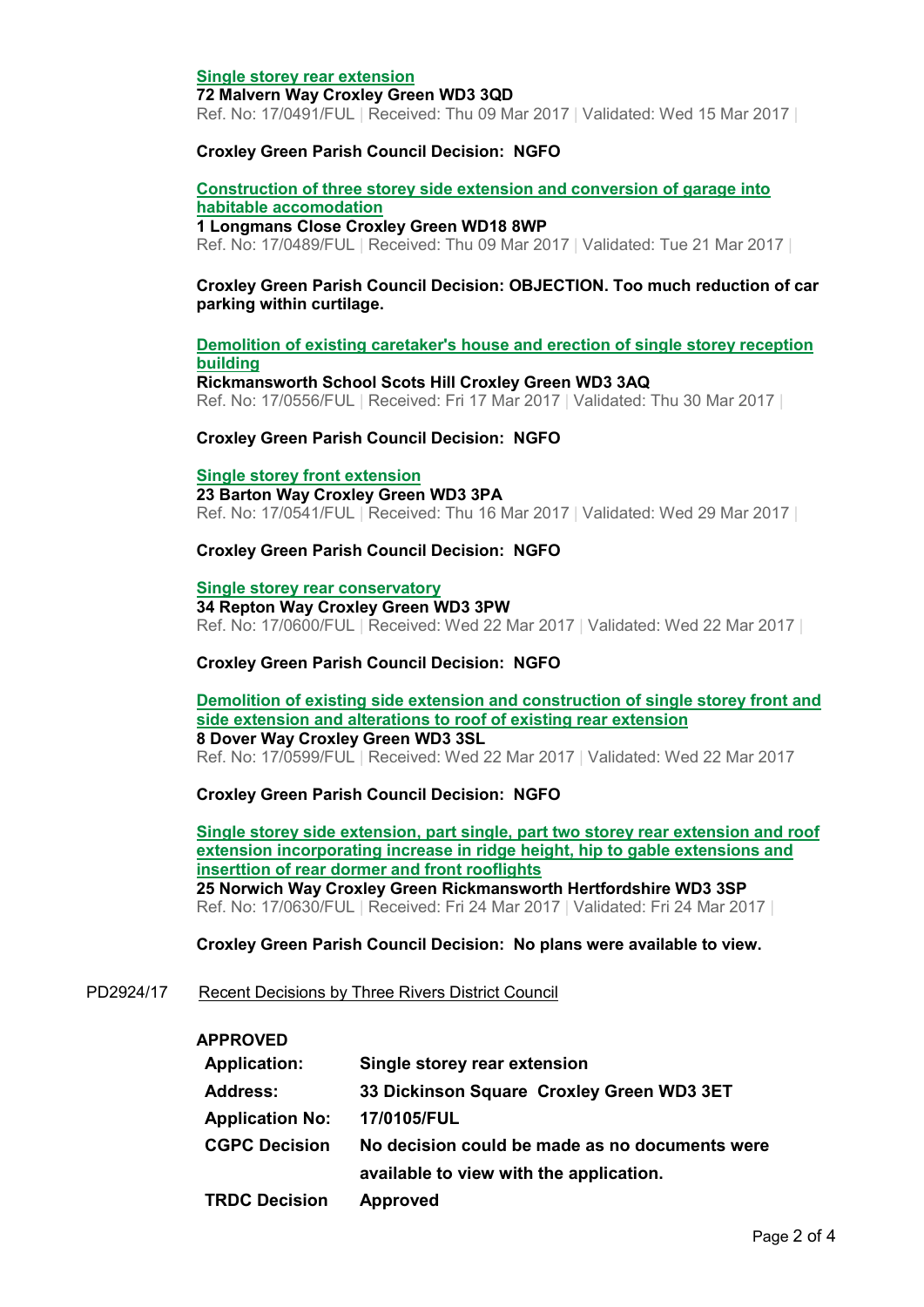| <b>Application:</b>    | Part Retrospective: Installation of air conditioning              |
|------------------------|-------------------------------------------------------------------|
|                        | condenser unit within timber enclosure                            |
| <b>Address:</b>        | <b>Building 4 Hatters Lane Watford</b>                            |
| <b>Application No:</b> | 17/0199/RSP                                                       |
| <b>CGPC Decision</b>   | <b>NGFO</b>                                                       |
| <b>TRDC Decision</b>   | <b>Approved</b>                                                   |
| <b>Application:</b>    | First floor side extension including extension to roof            |
|                        | and loft conversion including rear dormer and front<br>rooflights |
| <b>Address:</b>        | 53 Kenilworth Drive Croxley Green WD3 3NN                         |
| <b>Application No:</b> | 17/0219/FUL                                                       |
| <b>CGPC Decision</b>   | <b>NGFO</b>                                                       |
| <b>TRDC Decision</b>   | <b>Approved</b>                                                   |
| <b>Application:</b>    | Loft conversion including hip to Dutch hip roof                   |
|                        | extension, rear dormer and installation of rooflights to          |
|                        | front, side and rear                                              |
| <b>Address:</b>        | 40 Kenilworth Drive Croxley Green Rickmansworth                   |
| <b>Application No:</b> | 17/0176/FUL                                                       |
| <b>CGPC Decision</b>   | <b>NGFO</b>                                                       |
| <b>TRDC Decision</b>   | <b>Approved</b>                                                   |
| <b>Application:</b>    | <b>Listed Building Consent: Replacement windows</b>               |
| <b>Address:</b>        | 3 The Courtyard Gloucester Court Croxley Green                    |
| <b>Application No:</b> | 17/0059/LBC                                                       |
| <b>CGPC Decision</b>   | <b>NGFO</b>                                                       |
| <b>TRDC Decision</b>   | <b>Approved</b>                                                   |
| <b>Application:</b>    | Two storey front extension                                        |
| <b>Address:</b>        | 42 Winton Drive Croxley Green Rickmansworth                       |
| <b>Application No:</b> | 17/0128/FUL                                                       |
| <b>CGPC Decision</b>   | <b>NGFO</b>                                                       |
| <b>TRDC Decision</b>   | <b>Approved</b>                                                   |
| <b>Application:</b>    | Two storey side extension including front dormer window           |
| <b>Address:</b>        | 1 Uplands Croxley Green WD3 4RD                                   |
| <b>Application No:</b> | 17/0135/FUL                                                       |
| <b>CGPC Decision</b>   | <b>NGFO</b>                                                       |
| <b>TRDC Decision</b>   | <b>Approved</b>                                                   |
|                        | $D_{\text{max}}$ 2 of                                             |